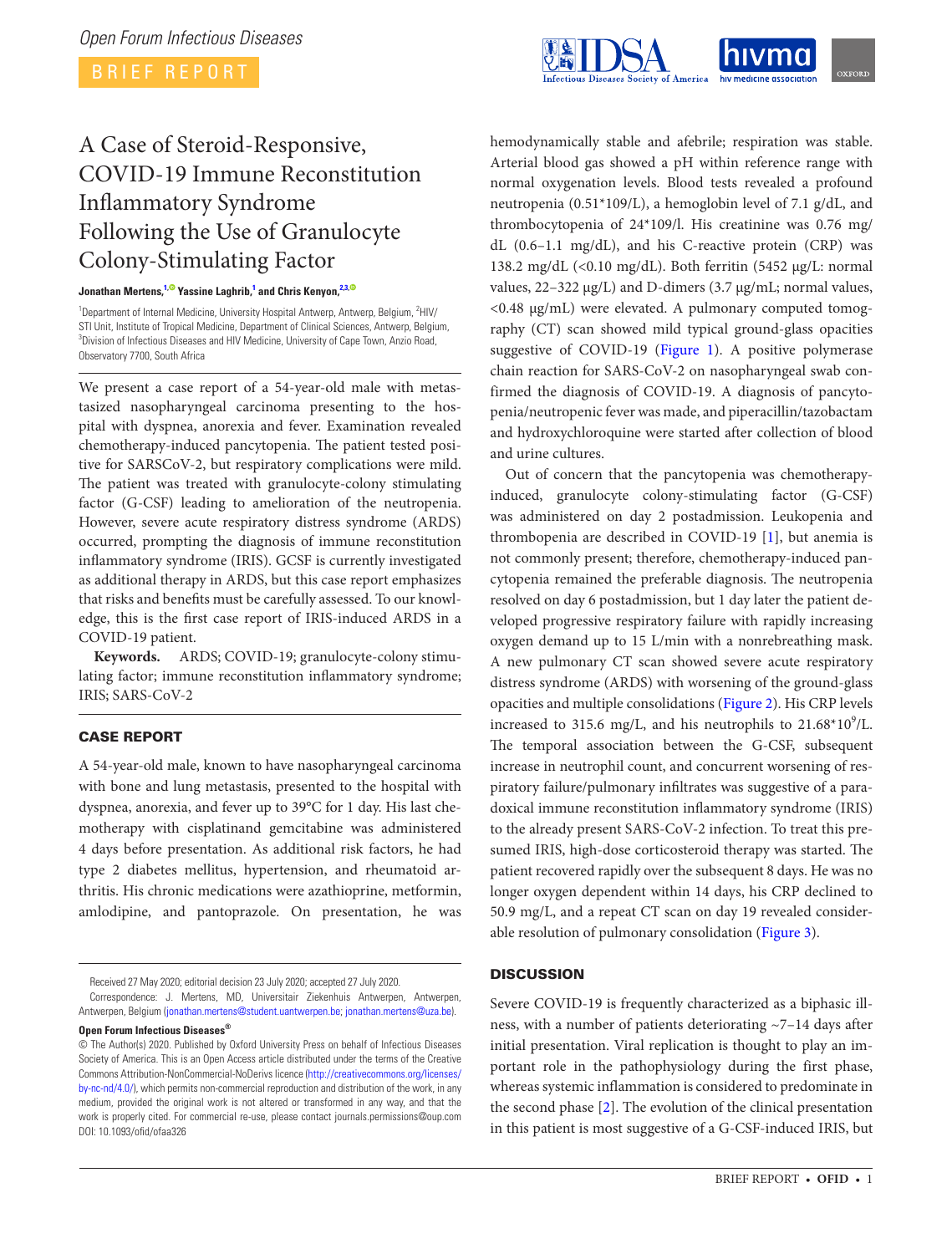

**Figure 1.** Axial computed tomography thorax image showing predominantly peripheral mild ground-glass opacities compatible with COVID-19 lung injury.

<span id="page-1-0"></span>we cannot exclude the possibility that he coincidentally entered the second hyperinflammatory phase of COVID-19 soon after receiving G-CSF. The temporal association between his receipt of the G-CSF, subsequent large increase in neutrophil count, and rapid increase in pulmonary infiltrates and rapid response to corticosteroid therapy are, however, most parsimoniously

<span id="page-1-1"></span>

**Figure 2.** Axial computed tomography thorax with contrast image showing acute respiratory distress syndrome with massive worsening of preexisting lesions.



**Figure 3.** Axial computed tomography thorax image showing residual lung injury 12 days after initial acute respiratory distress syndrome. All images illustrated were taken at approximately the same level.

<span id="page-1-2"></span>explained by an IRIS-type reaction. Until very recently, there was no compelling evidence advocating for the use of corticosteroids in COVID-19 [\[3](#page-2-2)–[5\]](#page-2-3). This situation has changed with the release of the preliminary results of the RECOVERY trial. This large open-label randomized controlled trial found that the use of 6 mg of dexamethasone for 10 days was associated with a 20%/35% reduction in mortality rate in hospitalized COVID-19 patients on noninvasive oxygen therapy/on invasive mechanical ventilation [[6](#page-2-4)]. Although unpublished, the results of this trial have been considered sufficiently robust to have resulted in changes to treatment guidelines in countries like the United Kingdom. These results were not available when our patient presented to us. This new evidence of the efficacy of corticosteroid therapy does, however, reinforce the notion that our patient's deterioration and subsequent recovery may have been due to the second phase of COVID-19 and not IRIS.

IRIS is a condition commonly seen in patients with severe immunosuppression in response to rapid immune reconstitution. It has been most commonly observed with HIV-infected individuals after starting antiretroviral therapy. Two forms have been described [[3](#page-2-2)[–5\]](#page-2-3). In unmasking IRIS, the immune reconstitution unmasks a previously undiagnosed infection. In paradoxical IRIS, the patient has recovered symptomatically from an infection such as pulmonary tuberculosis but then has a recurrence of symptoms after the commencement of antiretroviral therapy. A typical feature of this syndrome is that the pulmonary consolidations occur in the same location but as more pronounced versions of the original lesions [\[7\]](#page-2-5). Furthermore, rapid